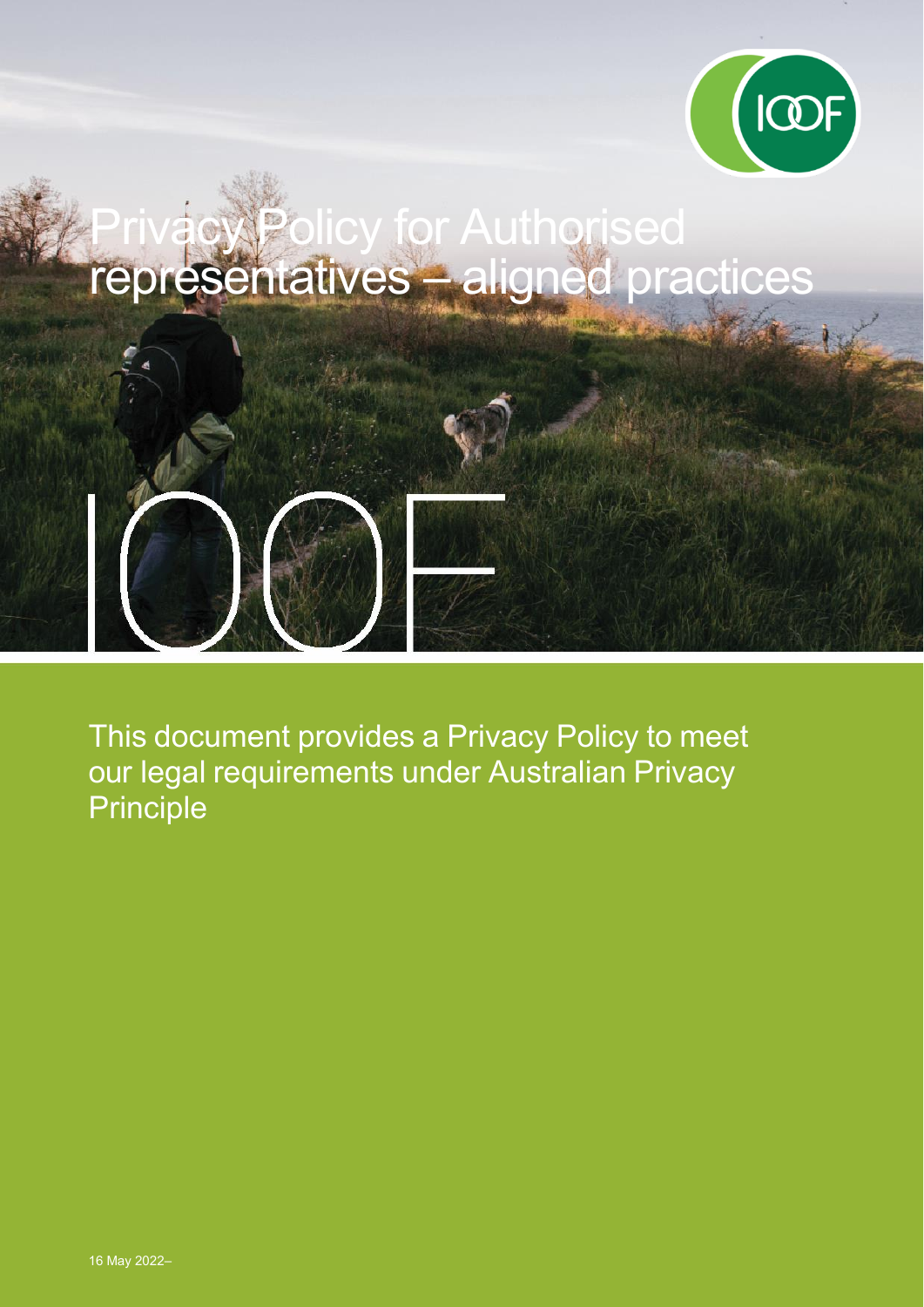Please review the [Guidelines](https://www.oaic.gov.au/privacy/australian-privacy-principles-guidelines/chapter-1-app-1-open-and-transparent-management-of-personal-information) published by the Office of the Australian Information Commissioner (OAIC) for further information about what is required.

## **TITAN FINANCIAL PLANNING PTY LTD Privacy Policy**

The privacy of your personal information is important to us Titan Financial Planning Pty Ltd. We are required to comply with the Australian Privacy Principles. We will comply with the Australian Privacy Principles as well as other applicable laws affecting your personal information.

This privacy policy outlines our policy on how we manage your personal information. It also sets out generally what sort of personal information we hold, for what purposes and how we collect, hold, use and disclose that information.

### **Collecting Your Personal Information**

Your personal information will be collected and held by Titan Financial Planning Pty Ltd, who is an authorised representative of Millennium 3, an Australian Financial Services Licensee, for the purposes of:

- providing you with the advisory services that you have requested;
- managing our relationship with you, including management and administration tasks such as answering your requests and concerns, conducting market research and taking any required legal action;
- completing documentation and forms, including identifying you or verifying your authority to act on behalf of a customer;
- protect our business and other clients from fraudulent or unlawful activity;
- to comply with relevant laws, regulations, and other legal obligations;
- to help us improve the products and services offered to our clients, including contacting you about products and services in which you may be interested; and
- for any purpose for which you have given your consent.

You can let us know at any time if you no longer wish to receive direct marketing offers.. "If you no longer wish to receive emails from us please email our office at [info@titanfinancialplanning.com.au](mailto:info@titanfinancialplanning.com.au) to unsubscribe. We will process your request as soon as practicable.

To enable your financial adviser to provide you with financial advice you request that is suitable for your investment objectives, financial situation and particular needs we need to obtain and hold personal information about you. This includes:

- your name, contact details and date of birth;
- employment details and history;
- financial details including information about your financial needs and objectives, your current financial circumstances including your assets and liabilities, income, expenditure, insurance cover and superannuation;
- details of your investment preferences and risk tolerance;
- family circumstances and social security eligibility; and
- any other information that we consider necessary.

The personal information collected may include sensitive information such as health information and memberships of professional or trade associations.

If it is reasonable and practicable, we will only collect your personal information from you. Generally, your personal information will be collected when you meet with your adviser in person, provide your adviser with information over the telephone or with written material. We may need to collect personal information from third parties, such as your accountant, or others whom we believe you have authorized to provide information to us.

We may receive personal information about you when we have taken no active steps to collect that information. We destroy all unsolicited personal information, unless the personal information is relevant to our purposes for collecting personal information.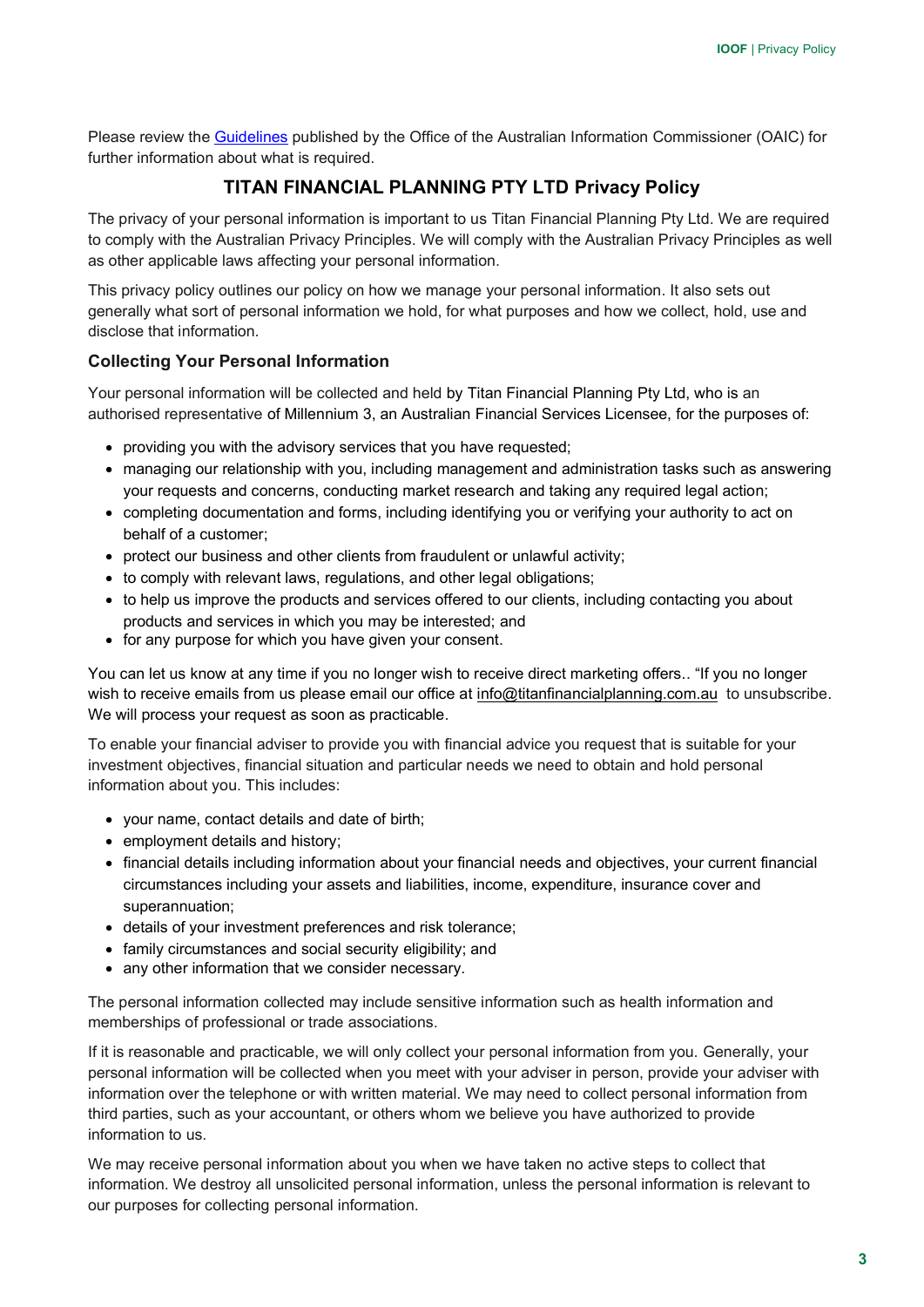#### **How Your Personal Information is Held**

Your personal information is generally held in client files or a computer database. Your personal information may also be held in a secure archiving facility.

We take reasonable steps to ensure that the personal information that we hold is protected from misuse and loss and from unauthorised access, modification and disclosure. Some of the measures that we have adopted are having facilities for the secure storage of personal information, having secure offices and access controls for our computer systems.

We will also take reasonable steps to destroy or permanently de-identify personal information that we no longer need for any purpose for which it may be used or disclosed under the Australian Privacy Principles.

#### **Using and Disclosing Your Personal Information**

Your personal information may be disclosed for purposes related to the provision of the financial advice you have requested. The types of service providers that may be provided with your personal information are:

- other financial advisers and organisations involved in providing the financial advice you have requested (which may include ongoing service) such as fund managers who assist us in providing financial advice and paraplanners;
- insurance providers, superannuation trustees and product issuers in connection with the provision to you of the financial advice you have requested;
- organisations that assist in operating a financial planning business such as those that provide administrative, financial, accounting, insurance, research, legal, computer or other business services;
- vour representatives or service providers such as your accountant, solicitor, tax agent, stockbroker or bank;
- organisations involved in a business restructure or a transfer of all or part of the assets of our business or the due diligence procedures prior to any such sale or transfer;
- government authorities and other organisations when required by law; and
- organisations that you have consented to your personal information being disclosed to.

In addition to the purposes of collection set out above, your personal information may also be used in connection with such purposes.

We will seek to ensure that your personal information is not used or disclosed for any purpose other than:

- the primary purpose for which it was collected or a related secondary purpose;
- where you have consented to the use or disclosure; or
- in other circumstances where the Australian Privacy Principles authorise the use or disclosure such as when it is required by or authorised under law.

We may disclose your personal information to third parties who provide services to us, in which case we will seek to ensure that the personal information is held, used or disclosed consistently with the Australian Privacy Principles.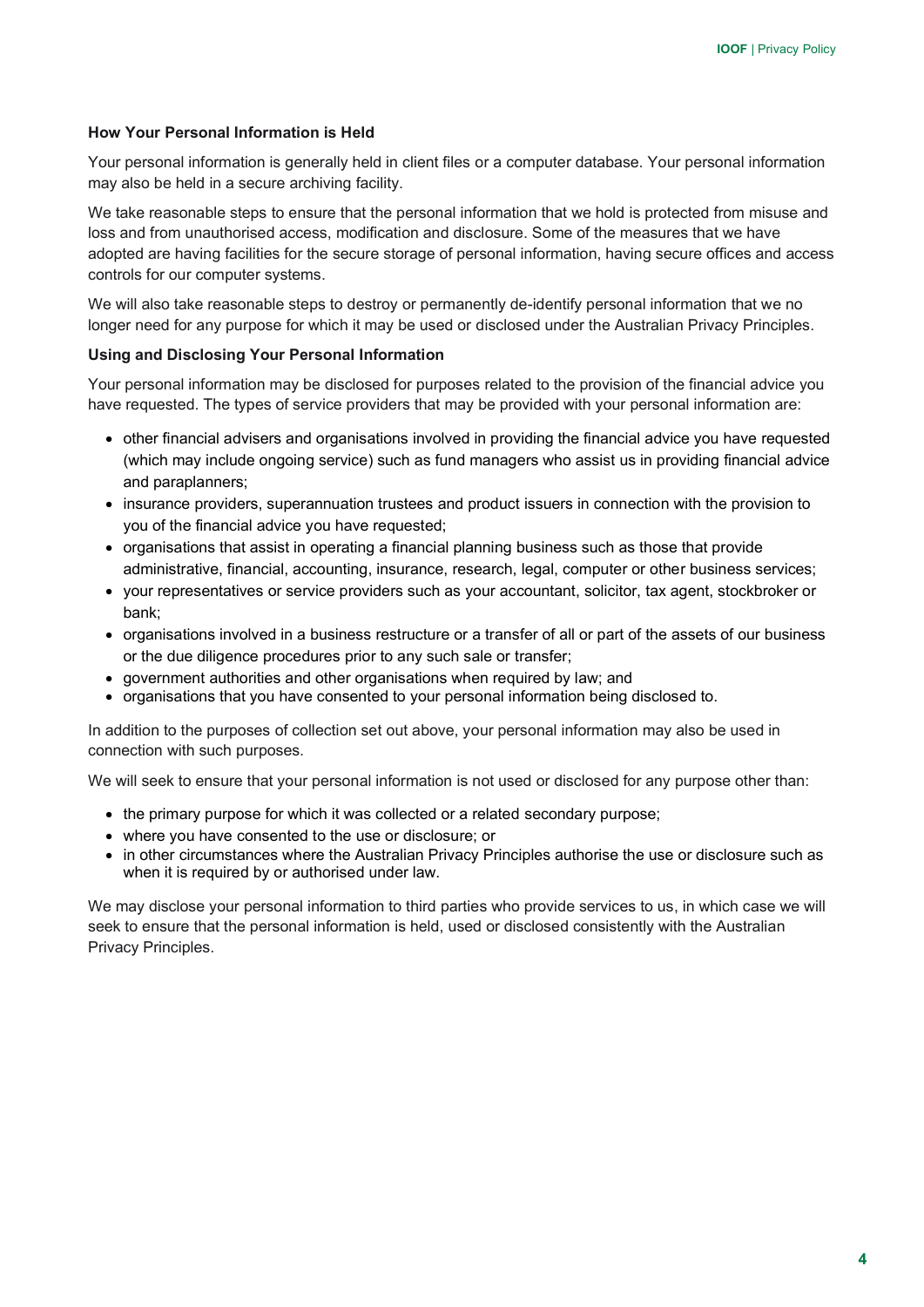#### **Organisations outside Australia** <

In order to provide you with our services, we may need to share your information with organisations outside Australia (for example Information Technology providers) – these countries include:

#### India

#### Malaysia

We may store your information in the cloud or other types of networked or electronic storage. As electronic or networked storage can be accessed from various countries via an internet connection, it's not always practicable to know in which country your information may be held. Overseas organisations may be required to disclose information we share with them under a foreign law.

We will not send personal information to recipients outside of Australia unless:

- we have taken reasonable steps to ensure that the recipient does not breach the Privacy Act and the Australian Privacy Principles;
- the recipient is subject to an information privacy scheme similar to the Privacy Act; or
- the individual has consented to the disclosure.

#### **Accessing your Personal Information**

You can gain access to your personal information that we hold. This is subject to exceptions allowed by law such as where providing you with access would have an unreasonable impact upon the privacy of others. If we deny a request for access we will provide you with the reasons for this decision. To request access please contact us (see "Contacting Us and Privacy Issues" below).

#### **Correcting Your Personal Information**

We take reasonable steps to ensure that the personal information that we collect, use or disclose is accurate, complete and up-to-date. If you believe that any of the personal information that we hold is not accurate, complete or up-to-date please contact us (see "Contacting Us and Privacy Issues" below) and let us know what information is incorrect.

If we agree that the personal information requires correcting we will take reasonable steps to do so. If we do not correct your personal information we will provide you with the reasons for not doing so.

#### **Contacting Us and Privacy Issues**

You can obtain further information on request about the way in which we manage the personal information that we hold or you can raise any privacy issues with us, including a complaint about privacy, by contacting us using the details below.

Leasa McLean (Operations Manager) email: [info@titanfinancialplanning.com.au](mailto:info@titanfinancialplanning.com.au) or office 02 4365 4799

We are committed to working with you to resolve a complaint involving your personal information. However, if you still feel your issue hasn't been resolved to your satisfaction, then you can escalate your privacy concerns to:

#### **Office of the Australian Information Commissioner**

- www.oaic.gov.au/privacy
- Phone: 1300 363 992
- Email: enquiries@oaic.gov.au

Or

- Australian Financial Complaints Authority (AFCA)
- Website: www.afca.org.au
- Email: info@afca.org.au
- Telephone: 1800 931 678 (free call)